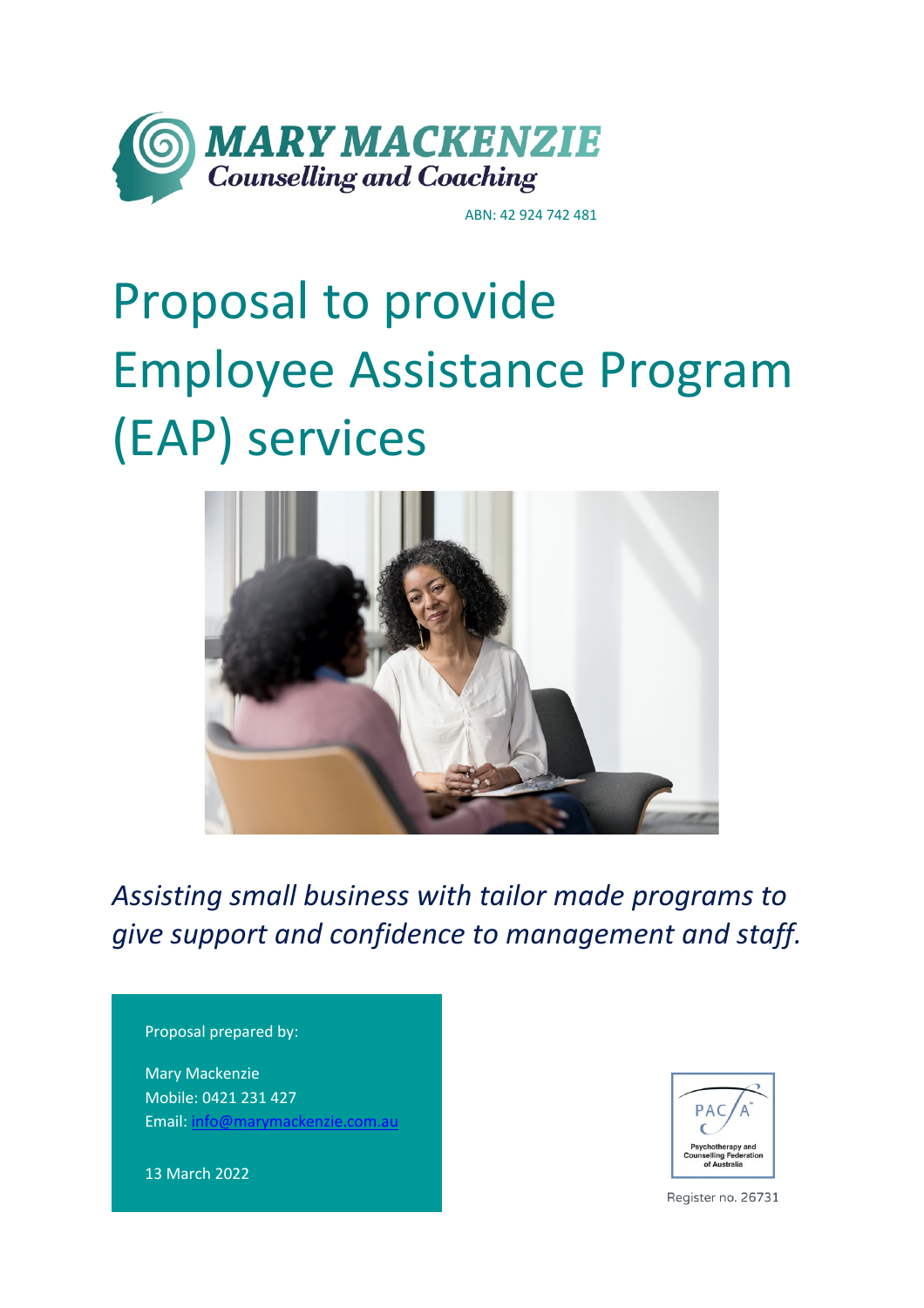## **Table of Contents**

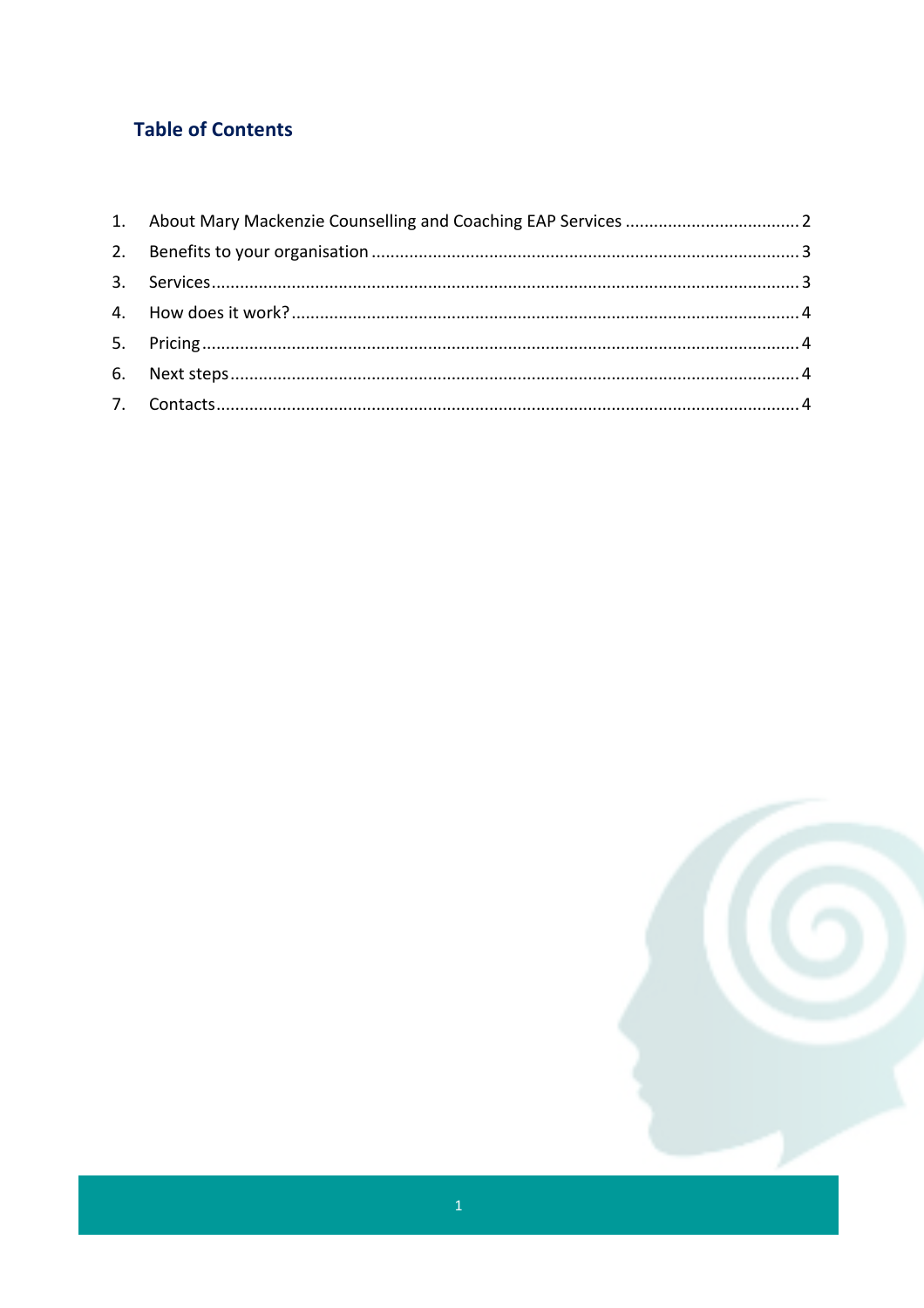## **1. About Mary Mackenzie Counselling and Coaching EAP Services**



**Mary Mackenzie** Founder

Mary Mackenzie Counselling and Coaching provides an opportunity for workplaces to champion mental health care by supporting their staff through crisis and personal growth on an as needed basis.

We will design a program that will enhance the emotional and psychological well-being of your employees and support the resolution of workplace and personal problems that may adversely impact upon work performance and general well-being.

Mary and her team are registered counsellors through the Psychotherapists and Counselling Federation of Australia (PACFA) or the Australian Counselling Association (ACA). We use client lead, evidence-based therapies such as Cognitive Behavioural Therapy (CBT), Solution Focused Therapy and Positive Psychology.

#### **Locations**



**Graceville** 101 Verney Road, Graceville Qld 4075



5/260 Brisbane Street, West Ipswich Qld 4305

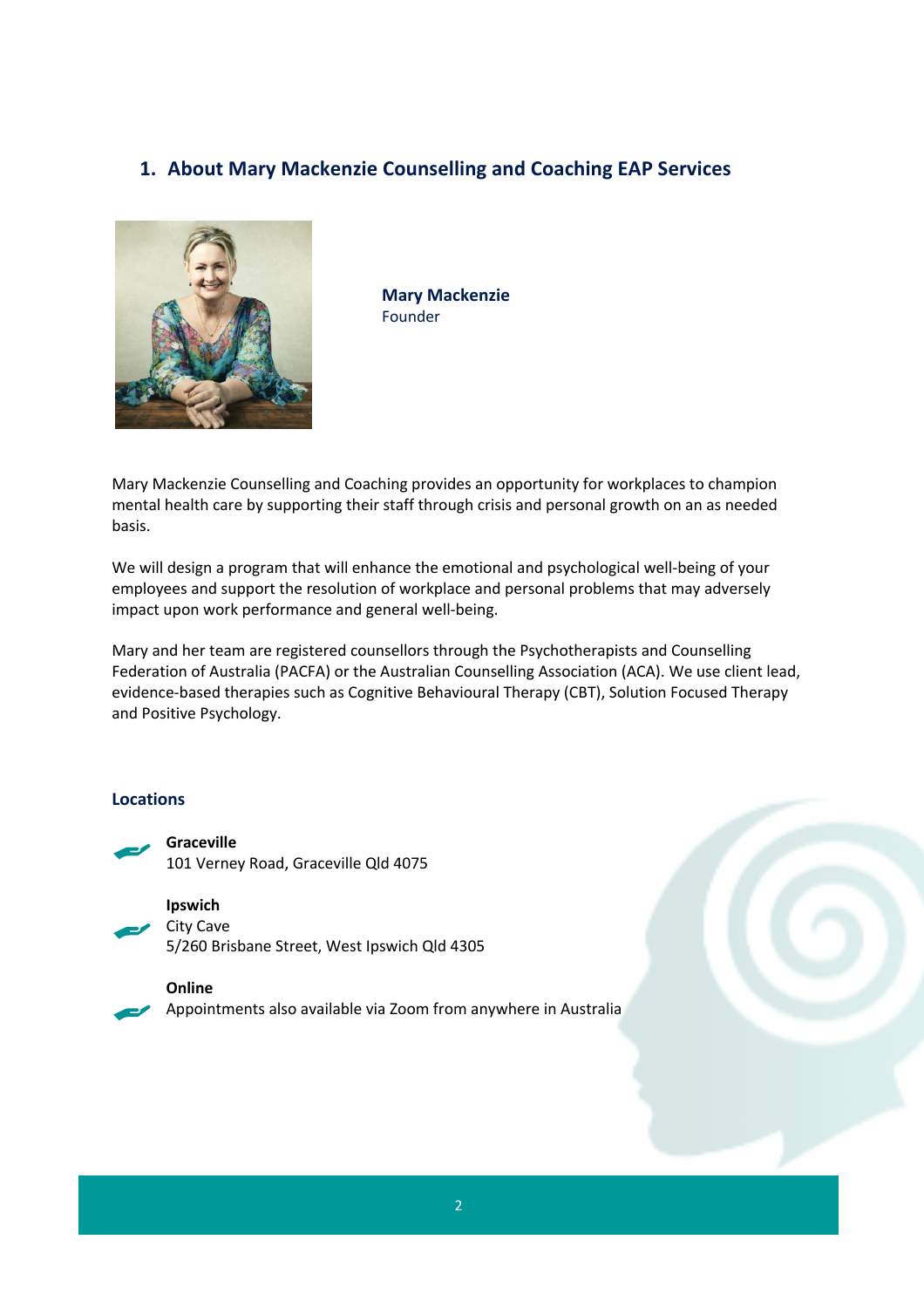## **2. Benefits to your organisation**

The benefits of providing an EAP service, tailored to your business's needs, include:

- increased work performance and productivity
- reduced absenteeism, conflict and occupational stress
- improved staff morale, employee retention and recruitment
- reduced worker's compensation
- improved employee satisfaction
- enhanced employer-employee relationships.

Our program also supports your management team by alleviating the burden of responsibility for employee mental wellbeing. In most instances, managers are not aware of their employees' personal stresses and life events, which may impact their ability to perform their job.

For employees, the interventions provide for the early detection, identification and resolution of workplace and personal problems that are often the cause of reduced productivity in the workplace, including:

- anxiety
- workplace and personal relationships
- depression
- workplace harassment and bullying
- confidence and self-esteem
- illness and bereavement.

## **3. Services**

Mary Mackenzie Counselling and Coaching can develop an EAP package to support your organization's particular needs. Services can be made available to:

- Employees only
- Employees and their immediate family members.

Counselling services offered include:

- Crisis support
- Personal counselling
- Relationship counselling
- Executive coaching
- Tailored workshops.

All services can be conducted at the employee's place of work, or at Mary Mackenzie Counselling and Coaching premises at either Ipswich or Graceville. Online appointments via Zoom are also available upon request.